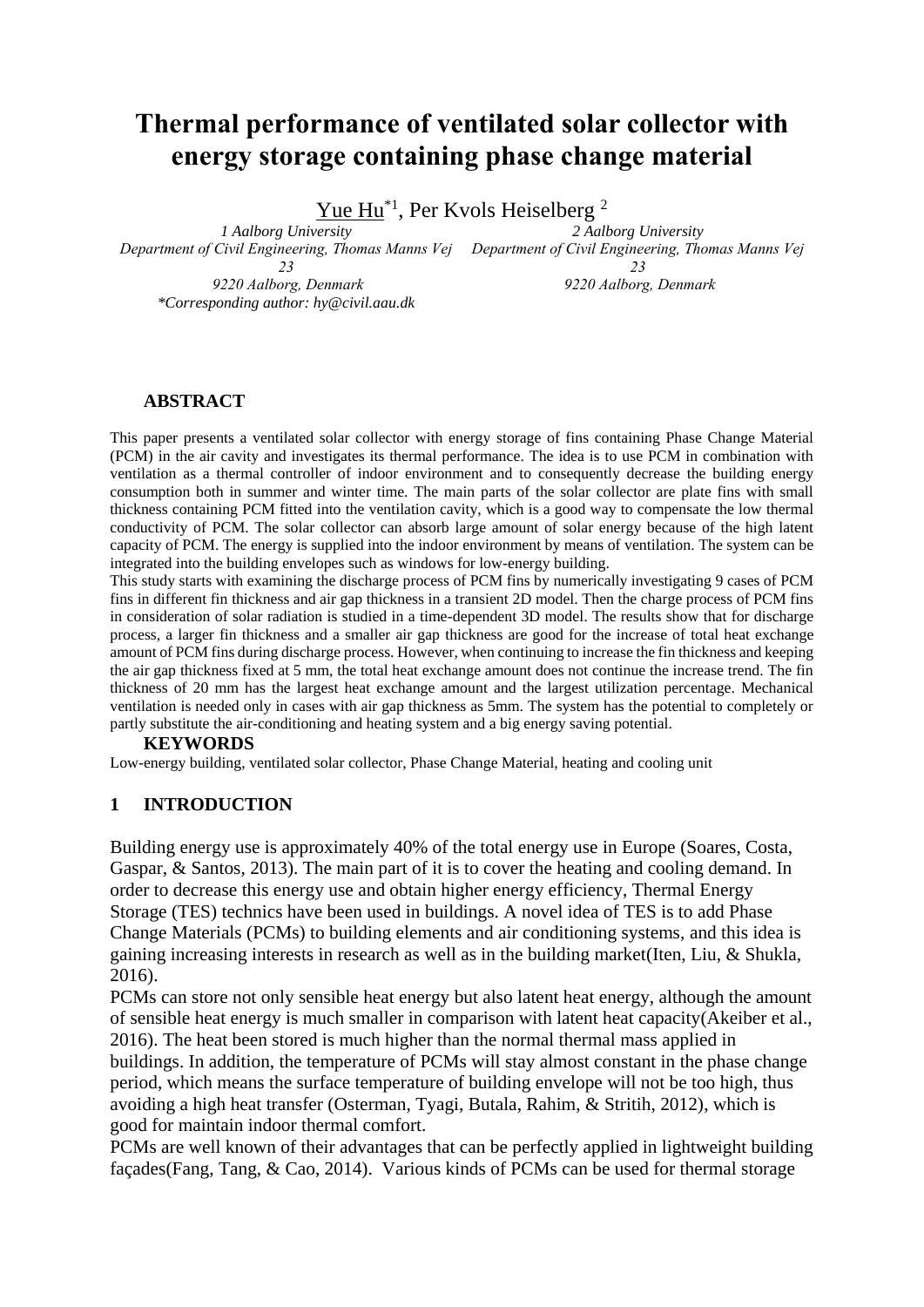and thermal control for such building components. There are many studies about the PCMs integrated in opaque constructions, but limited research on integration in transparent materials and shading components. Michal et al. (Pomianowski, Heiselberg, & Lund Jensen, 2012) implemented PCMs in concrete and tested the performance of the hollow core deck made of this new material. The results show that there is a potential to apply PCMs in concrete elements. Hicham et al. (Karlsen, Heiselberg, Bryn, & Johra, 2016)(Heiselberg et al., 2013) put PCMs shading device into a double layer ventilated window and tested its efficiency. The results show that both shading and ventilation could improve the energy efficiency in comparison with the original non-ventilated ones. Diarce et al.(Diarce et al., 2013) put a PCM sheet into a ventilated façade, the thermal performance of such device was investigated in comparison with different traditional ventilation systems by means of simulation in Design Builder software. The results indicated that the implement of PCM sheet is advantage for prevent overheating problems. [Alvaro](http://www.sciencedirect.com/science/article/pii/S0378778813003812) et al.(De Gracia et al., 2013) put macro-encapsulated PCM into the ventilated façade and investigated its effect through different control strategies. The experimental results shows that free cooling during night is the most effective control strategy to decrease the indoor cooling load.

The basic principle of the ventilated solar collector with PCMs is to combine the advantages of solar energy capture and latent heat storage of PCMs. In the winter condition, the PCMs are charged by the solar energy in the daytime and discharged in the night (and during some of the daytime) by means of ventilation air. The building energy use is then diminished by this principle. The energy efficiency will be further improved if solar control strategies are taken into consideration in summer daytime.

In this paper, fins containing PCM are chosen to fit in the ventilation cavity as a compensation to its low thermal conductivity and to increase heat transfer surface. Firstly, this paper presents the concept of ventilated solar collector in combination with PCM. Then the COMSOL Multiphysics program is used for the thermal performance of the ventilation cavity. The PCM fins are considered fully charged as initial condition and the discharge procedure is investigated.

### **2 MODELS AND METHODS**

#### **2.1 Concept of ventilated solar collector in combination with PCM**

In this study, the development and design of the ventilated solar collector with PCM fins fitted in the air cavity is based on commercial product produced by the company Climawin, which produces a series of active ventilated solar collectors, but without PCM. Figure 1 shows the concept of ventilated solar collector with PCM.



Figure 1: Ventilated façade with solar collector consist of PCM fins (a) Front view; (b) Side view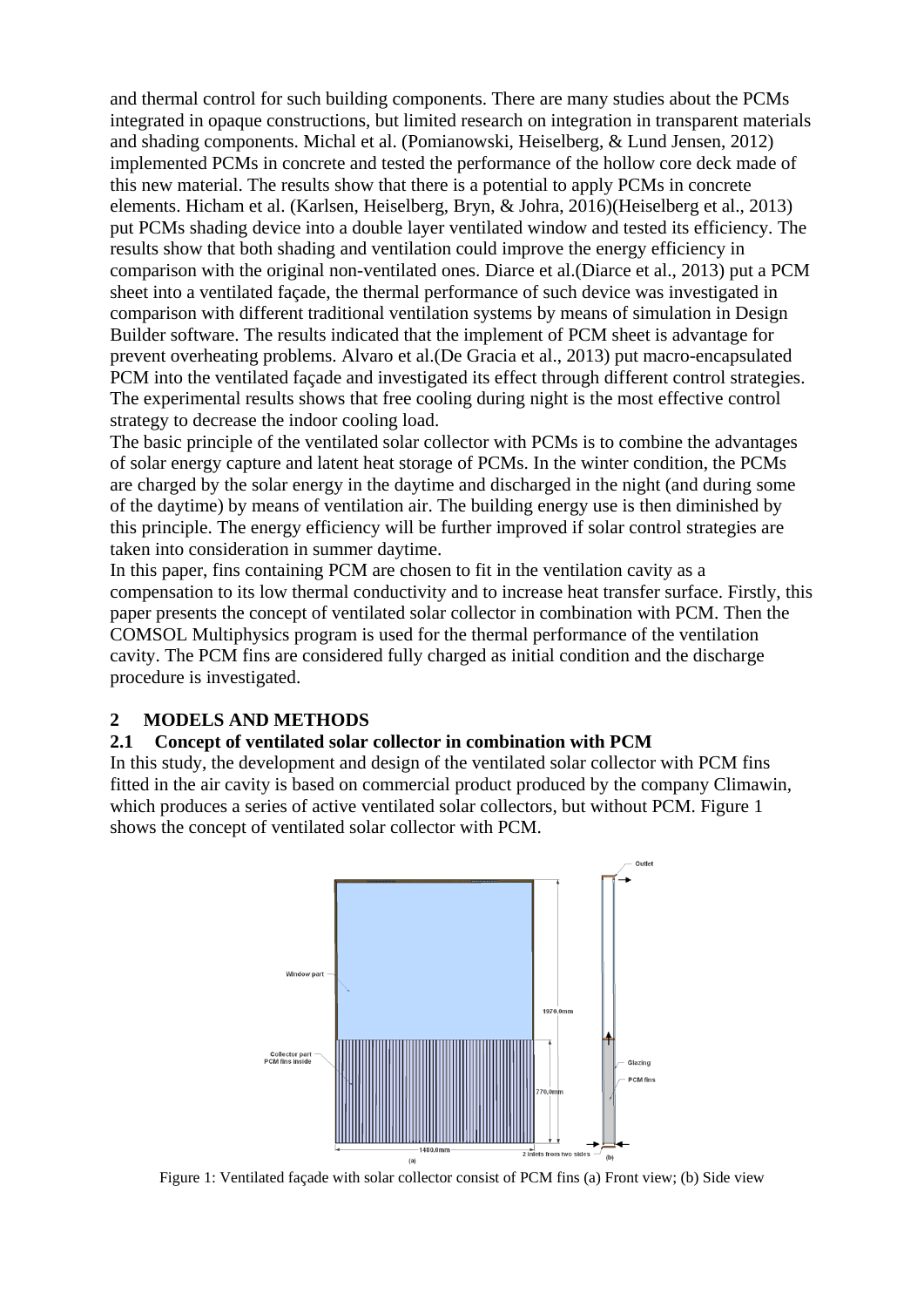### **2.2 Thermal properties of PCM**

The Paraffin wax with a phase transition at approximately 21.7 is chosen for this model. The main thermal properties of the PCM shown in Table 1 are provided by Energain DuPont(*DuPontTM. (2007). Data Sheet - Measured Properties.*, n.d.).

| Table 1: Thermal properties of paraffin wax (DSC method: 0.2 K/min; range of temperature: 5-30 °C) |                    |                            |                 |                     |  |  |  |
|----------------------------------------------------------------------------------------------------|--------------------|----------------------------|-----------------|---------------------|--|--|--|
| <b>Thermal</b>                                                                                     | Density $(kg/m^3)$ | <b>Thermal</b>             | Total heat      | <b>Total latent</b> |  |  |  |
| property                                                                                           |                    | conductivity $(W/(m \cdot$ | storage         | heat(kJ/kg)         |  |  |  |
|                                                                                                    |                    | $\mathbf{K}$ )             | capacity(kJ/kg) |                     |  |  |  |
| Paraffin wax                                                                                       | 1001.5             | 0.14                       | 40              | 70                  |  |  |  |

Table 1:Thermal properties of paraffin wax (DSC method: 0.2 K/min; range of temperature: 5-30℃)

The specific heat has been measured experimentally at Artois University(Dû, Zalewski, Lassue, Dutil, & Rousse, 2012). The results are compared to the information provided by the manufacturer Energain including the total heat capacity and latent heat and they turned out to be in great consistency. The peak melting temperature is 20.0 ℃, and the peak freezing temperature is 15.4℃ according to the record. Figure 2 shows the experimental fictive heat capacity.



Figure 2: The fictive specific heat of PCM [20]

### **2.3 Model description**

The air cavity of ventilated solar collector is of 1.31 m in height, 1.06 m in width and 0.075 mm in depth. The PCM fins are fixed in the air cavity vertically. The inlet is in the bottom of the air cavity while the outlet is in the top. The optimizations of the thickness of PCM fins as well as the distance between fins are based on the simulation conducted in the COMSOL Multiphysics program. The ventilation cavity is simplified to a 2D model and only a section of the fin with air path. The PCM fins are supposed to fill the whole ventilation cavity so a length of 1.31 m is chosen for all the fins in this program.

### **3 DISCHARGE PROCESS OF PCM FINS**

### **3.1 Boundary conditions and equations**

Some assumptions are made to investigate the discharge process of the PCM fins.

- a. The airflow rate is chosen as  $106 \text{ m}^3/h$  at which condition the air states in the air path are all laminar flow.
- b. The inlet air temperature is defined as 273.15K to simplify the simulation.
- c. The physics condition of the model is defined as conjugate heat transfer, with conjugation of heat transfer and laminar flow.
- d. The PCM fins are considered as fully charged with an initial temperature of 300.15K.
- e. The vertical boundaries are defined as symmetric as they almost face the same sections.
- f. The simulations are from 0s to 18000 s with a time step of 10 s.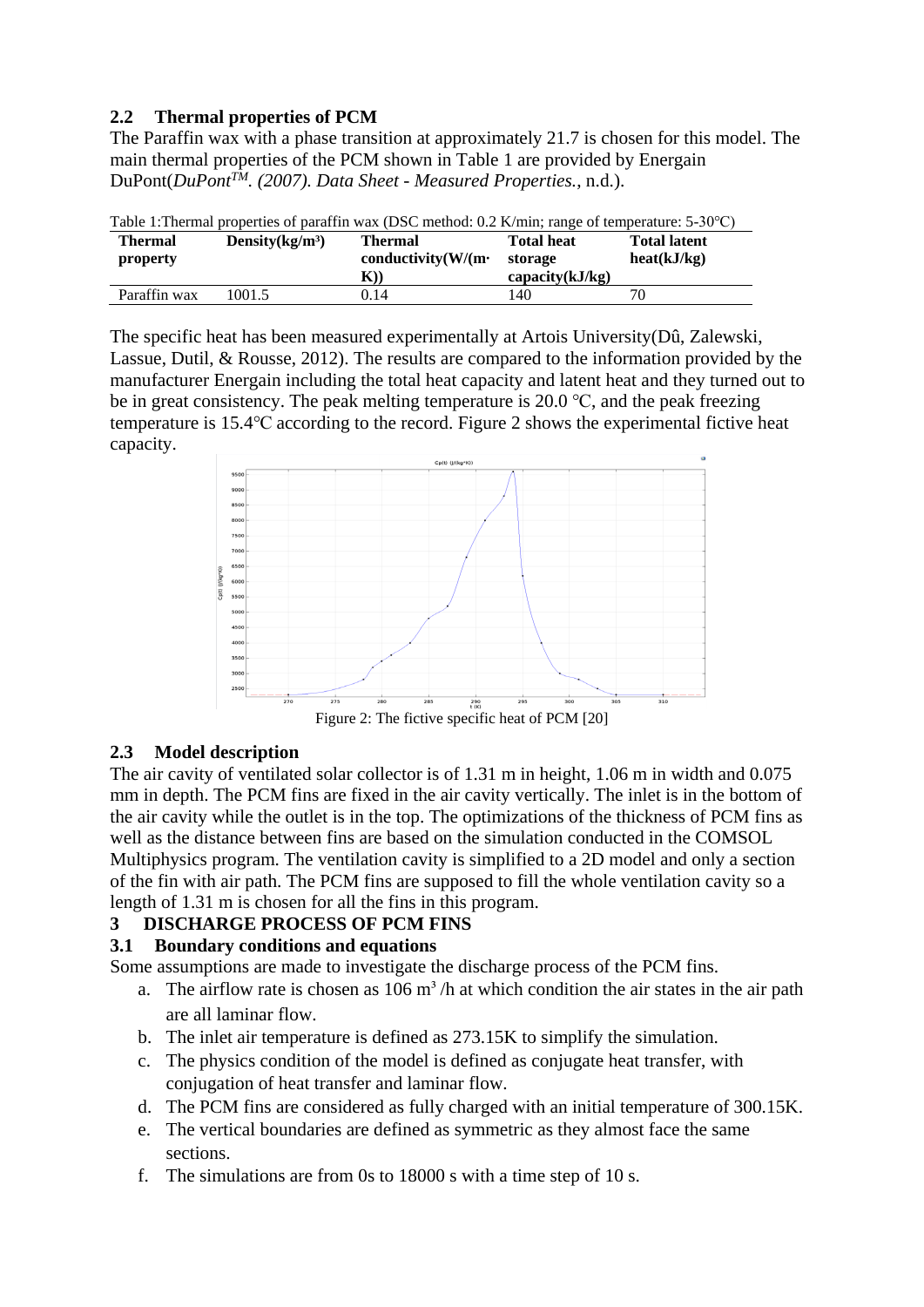The boundary conditions are the same for all simulation models in order to insure the comparable results. Symmetry boundary condition is considered for simplification of the calculation as seen in Figure 3.



Figure 3: Calculation domain in COMSOL model

The Non-Isothermal Flow and Conjugate Heat Transfer interfaces contain the fully compressible formulation of the continuity equation and momentum equations:

$$
\frac{\partial \rho}{\partial t} + \nabla \cdot (\rho u) = 0 \tag{1}
$$

$$
\rho \frac{\partial u}{\partial t} + \rho u \cdot \nabla u = -\nabla p + \nabla \cdot (\mu \Big( \nabla u + (\nabla u)^T \Big) - \frac{2}{3} \mu (\nabla \cdot u) I) + F \tag{2}
$$

Where

 $\rho$  is the density (kg/m3) **u** is the velocity vector (m/s) *p* is pressure (Pa)  $\mu$  is the dynamic viscosity (Pa·s) **F** is the body force vector (N/m3)

For heat equation,

$$
\rho C_p \left( \frac{\partial T}{\partial t} + (u \cdot \nabla) T \right) = -(\nabla \cdot q) + \tau : S - \frac{T}{\rho} \frac{\partial \rho}{\partial T} \bigg|_p \left( \frac{\partial p}{\partial t} + (u \cdot \nabla) p \right) + Q \tag{3}
$$

Where

 $C_p$  is the specific heat capacity at constant pressure ( $J/(kgK)$ ) T is absolute temperature (K) **q** is the heat flux by conduction (W/m2)  $\tau$  is the viscous stress tensor (Pa) **S** is the strain-rate tensor  $(1/s)$ *Q* contains heat sources other than viscous heating (W/m3)

For heat transferin PCM: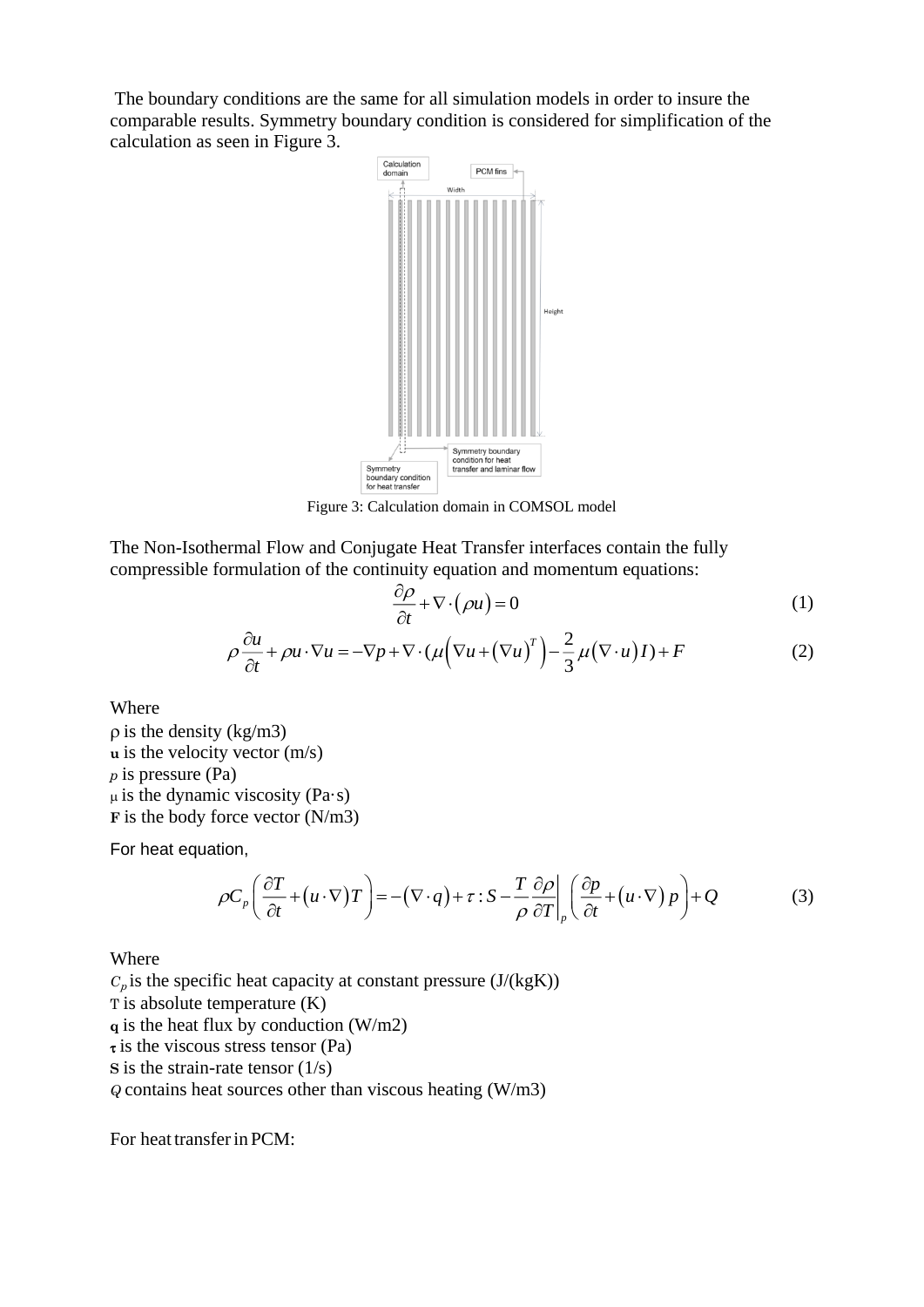$$
\rho C_p \frac{\partial T}{\partial t} = -(\nabla \cdot q) - T \frac{\partial E}{\partial t} + Q \tag{4}
$$

where  $\bf{E}$  is the elastic contribution to entropy  $(J/(m^3 \cdot K))$ 

#### **3.2 Results**

When cold air goes through the gaps between the fins from below, the PCM in the lower part of the fins melt first and faster than in the upper part. The cold air is heated and temperature increases along the vertical length. Heat transfers from the hot PCM fins to the inlet air, in which progress the PCM is discharged.

At first fin depth as 0.075 m is chosen. There are 9 cases to be investigated as listed in Table 2. The airflow rate is chosen as constant for all the cases, which means the air velocity in the gaps between fins would be different. The total fin surface area and total PCM volume for different cases are also different. Those factors have an interaction influence to the performance of the ventilated solar collector.

| Case | Fin<br>thickness<br>(mm) | Air gap<br>thickness<br>(mm) | Fin<br>number | Fin depth<br>(mm) | Air flow<br>rate<br>$(m^3/h)$ | Air<br>velocity in<br>gap(m/s) | <b>Total fin</b><br>surface area<br>(m <sup>2</sup> ) | <b>Total PCM</b><br>volume(m <sup>3</sup> ) |
|------|--------------------------|------------------------------|---------------|-------------------|-------------------------------|--------------------------------|-------------------------------------------------------|---------------------------------------------|
|      |                          |                              | 106           |                   |                               | 0.75                           | 22.30                                                 | 0.052                                       |
| ◠    |                          | 10                           | 70            |                   |                               | 0.56                           | 14.73                                                 | 0.034                                       |
| 3    |                          | 15                           | 53            |                   |                               | 0.50                           | 11.15                                                 | 0.026                                       |
| 4    | 10                       |                              | 70            |                   |                               | 1.11                           | 15.69                                                 | 0.069                                       |
|      | 10                       | 10                           | 53            | 75                | 106                           | 0.75                           | 11.88                                                 | 0.052                                       |
| 6    | 10                       | 15                           | 42            |                   |                               | 0.62                           | 9.42                                                  | 0.041                                       |
| ⇁    | 15                       |                              | 53            |                   |                               | 1.50                           | 12.62                                                 | 0.078                                       |
| 8    | 15                       | 10                           | 42            |                   |                               | 0.93                           | 10.00                                                 | 0.062                                       |
| Q    | 15                       | 15                           | 35            |                   |                               | 0.76                           | 7.86                                                  | 0.052                                       |

Table 2: Analysis conditions for discharge process of PCM fins

Figure 4 and Figure 5 show the average air temperature of outlet for different cases. As shown in Figure 4, for the same air gap thickness, outlet air temperature of fin thickness of 5 mm reaches the inlet air temperature faster than in the other cases. Nevertheless, the larger the fin thickness, the more stable the outlet air temperature due to the larger total PCM volume, which contributes to more heat being stored. As seen in Figure 5, for the same fin thickness, air gap thickness of 5 mm has the higher heat exchange rate and air gap thickness of 15 mm has the lower air change rate compared to other cases. Meanwhile, air gap thickness of 5 mm has the highest outlet average temperature compared to other cases.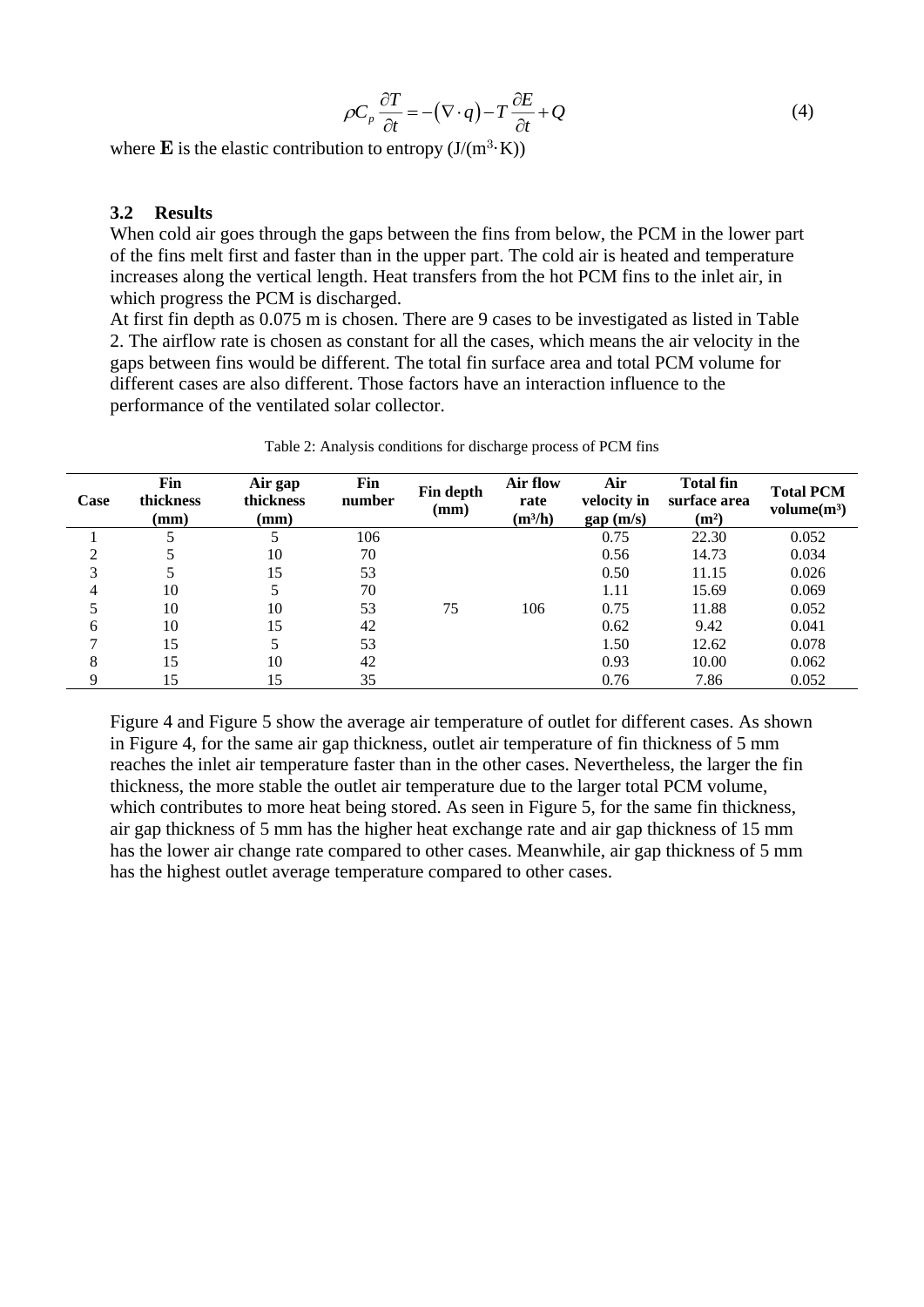

Figure 4: Outlet air temperature of fins with same air gap thickness (a) air gap thickness=5 mm; (b) air gap thickness=10 mm; (c) air gap thickness=15 mm.



Figure 5: Outlet air temperature of fins with same fin thickness (a) fin thickness=5 mm; (b) fin thickness=10 mm; (c) fin thickness=15 mm.



Figure 6:Total heat exchange amount between inlet air and PCM fins for 9 cases

Figure 6 presents the total heat exchange amount for different cases. There is a similar pattern shown as the average outlet air temperature, which is in connection with total PCM volume. The comparison of effective heat exchange amount and theoretical heat exchange amount shows that case 6 has the largest PCM utilization percentage. Cases 1, 5, 9 have the same theoretical heat exchange amount but PCM utilization percentage is increasing. Table 3 shows the correlations of fin thickness and air gap thickness to other factors.

Table 3: The correlations of fin thickness and air gap thickness to other factors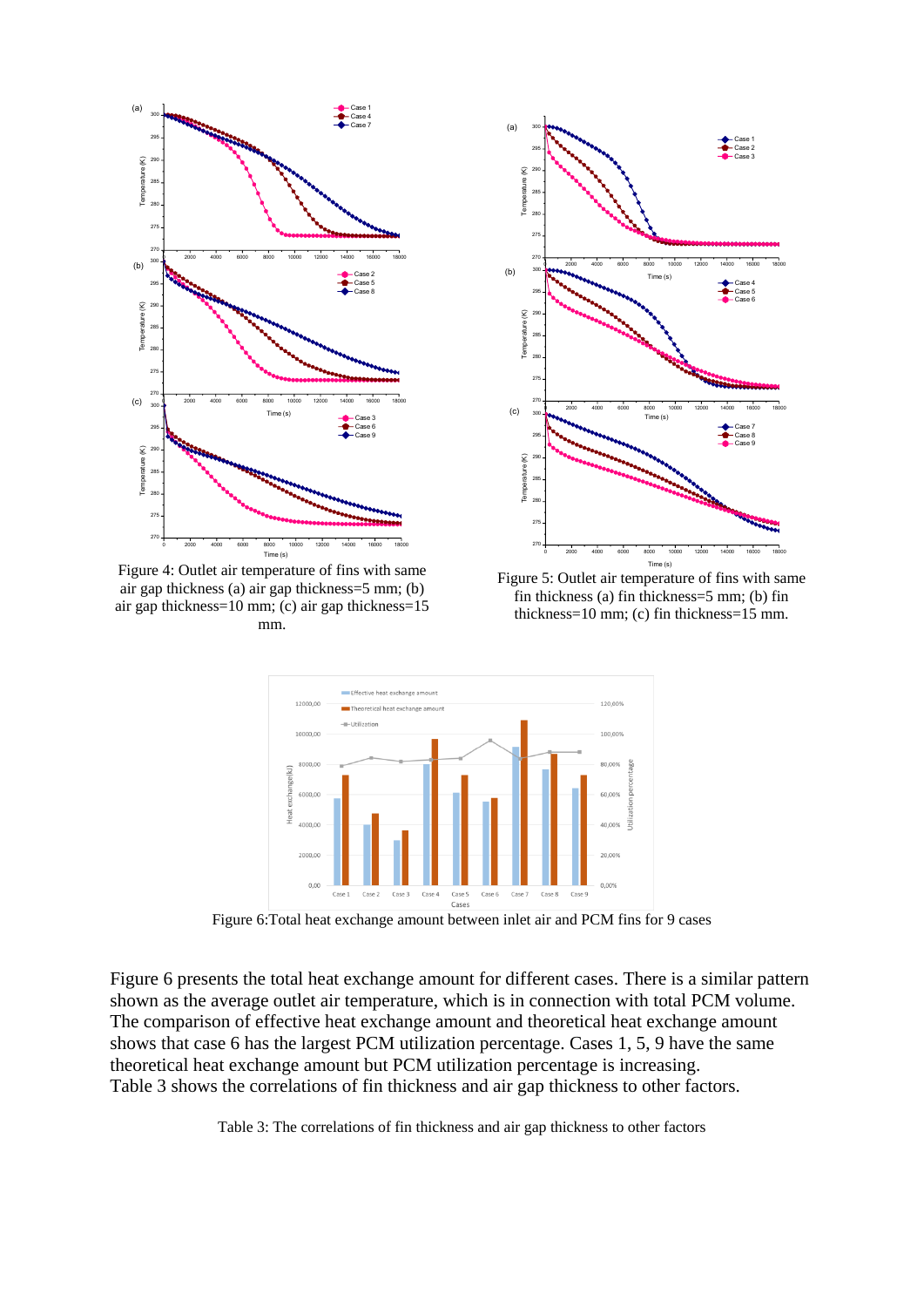|                      | <b>Number</b><br>of fins | Air<br>velocity          | <b>Surface</b><br>area   | <b>Total</b><br><b>PCM</b><br>amount | <b>Heat</b><br>exchange<br>rate | <b>Discharge</b><br>time | <b>Total heat</b><br>exchange<br>amount |
|----------------------|--------------------------|--------------------------|--------------------------|--------------------------------------|---------------------------------|--------------------------|-----------------------------------------|
| Fin<br>thickness     |                          |                          | $\overline{\phantom{0}}$ |                                      | $\overline{\phantom{0}}$        |                          | +                                       |
| Air gap<br>thickness | -                        | $\overline{\phantom{0}}$ | $\overline{\phantom{0}}$ | $\overline{\phantom{0}}$             |                                 | $\overline{\phantom{0}}$ | $\overline{\phantom{0}}$                |

As shown in table 3, when the fin thickness increases, the heat exchange rate decreases and the discharge time increases consequently. Nevertheless, the total heat exchange rate increases, and the outlet air temperatures are more stable as seen in Figure 4. The total heat exchange amount is more directly in connection with the total PCM volume, which means a larger fin thickness and a smaller air gap thickness. So it can be concluded that a larger fin thickness and a smaller air gap thickness are good for discharge process of PCM fins. However, cases 5-9 could not be fully discharged in 5 hours. Case 4 has the second total heat exchange amount and a relatively short discharge time, which means 10 mm fin thickness and 5 mm air gap thickness is the optimized size of the PCM ventilation unit.

Figure7 (a) shows the pressure loss of ventilation cavity is shown in, and Figure7 (b) shows the fan energy consumption for the 18000 s considering the fan efficiency as 0.7. Cases 1, 4, 7 are used for mechanical ventilation and other cases are suited for nature ventilation.



 $1,0$ 

у.

Case 6

Case 7

Case 8

46

Case 9



 $2,00$ 

 $0.00$ 

Case 1

 $1.55$ 

Case 2

 $0.98$ 

T.

Case 3

Case

Case 5

Cases

(a)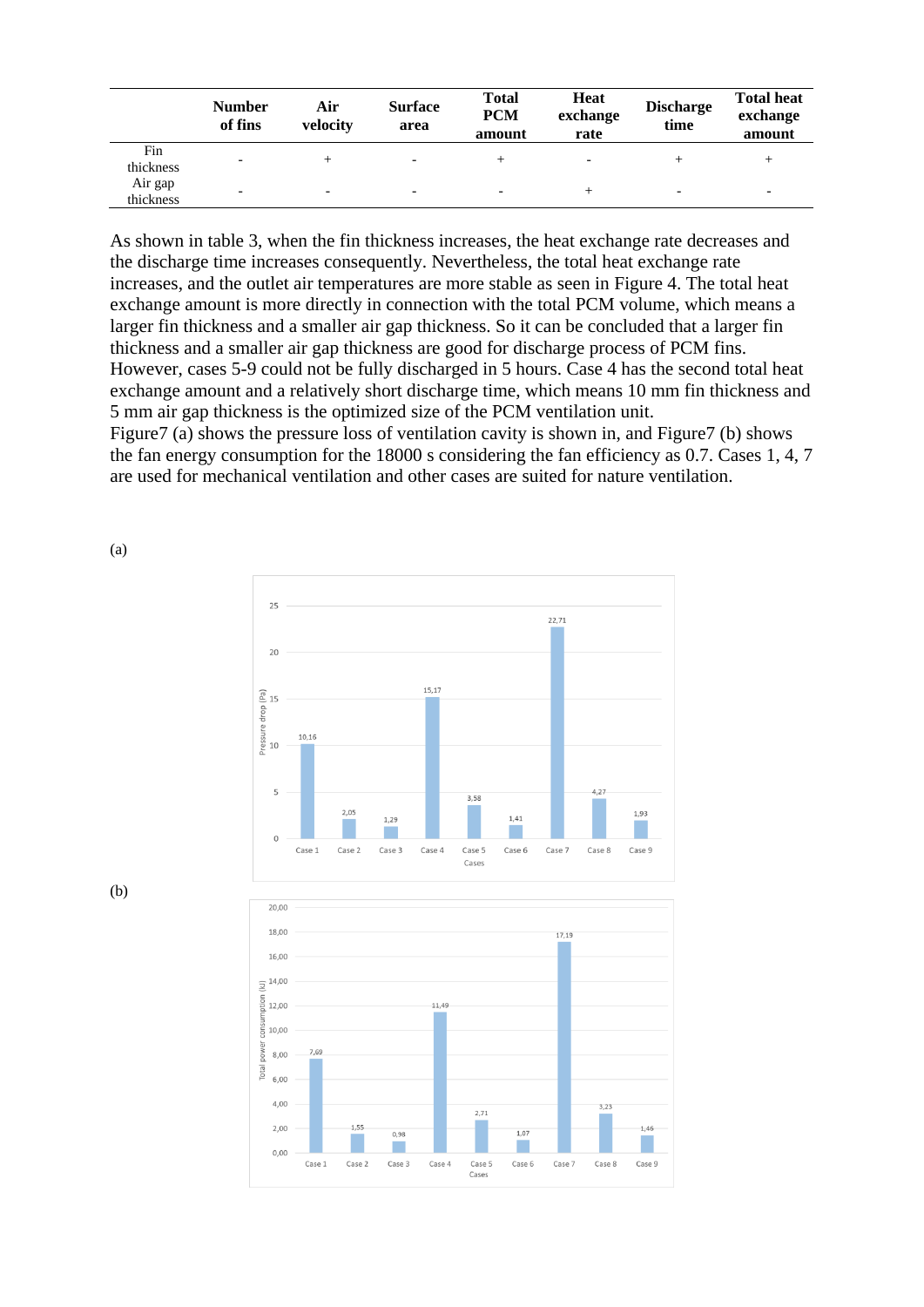Figure 7:Pressure loss and total fan energy consumption of ventilation cavity (a) Results for different groups; (b) Total fan energy consumption for 5 hrs.

Two more cases are investigated to further evaluate the influence of fin thickness to the total heat exchange amount. As shown in Table 4, the air gap thickness is fixed at 5 mm and fin thickness increased from 15 mm to 25 mm. Figure 8 shows the outlet air temperature, and the heat exchange rate of the discharge process tends to be in two stages. In the first stage, the heat exchange rate is mainly influenced by total surface area of fins. Case 7 has the largest fin surface area and heat exchange rate. In the second stage, the heat exchange rate is mainly influenced by the total PCM volume. Case 11 has the largest total PCM storage volume and heat exchange rate. The discharge time of the two cases are more than 5 hours. Figure 9 shows the total heat exchange amount, and the fin thickness of 20 mm has the largest heat exchange amount. The effective value of heat exchange amount is compared with the theoretical value. It turns out that the largest utilization percentage of PCM is a fin thickness of 20 mm.

| Case           | Fin<br>thickness<br>$(\mathbf{mm})$ | Air gap<br>thickness<br>$(\mathbf{mm})$ | Fin depth<br>(mm) | Air flow<br>rate $(m^3/h)$ | Air velocity<br>in gap $(m/s)$ | <b>Total fin</b><br>surface area<br>(m <sup>2</sup> ) | <b>Total PCM</b><br>volume(m <sup>3</sup> ) |
|----------------|-------------------------------------|-----------------------------------------|-------------------|----------------------------|--------------------------------|-------------------------------------------------------|---------------------------------------------|
| $\overline{ }$ |                                     |                                         |                   |                            | . .50                          | 12.62                                                 | 0.078                                       |
| 10             | 20                                  |                                         | 75                | 106                        | 1.78                           | 10.58                                                 | 0.083                                       |
|                | 25                                  |                                         |                   |                            | 2.12                           | 9.30                                                  | 0.086                                       |



Figure 8: Outlet air temperature with air gap thickness as 5 mm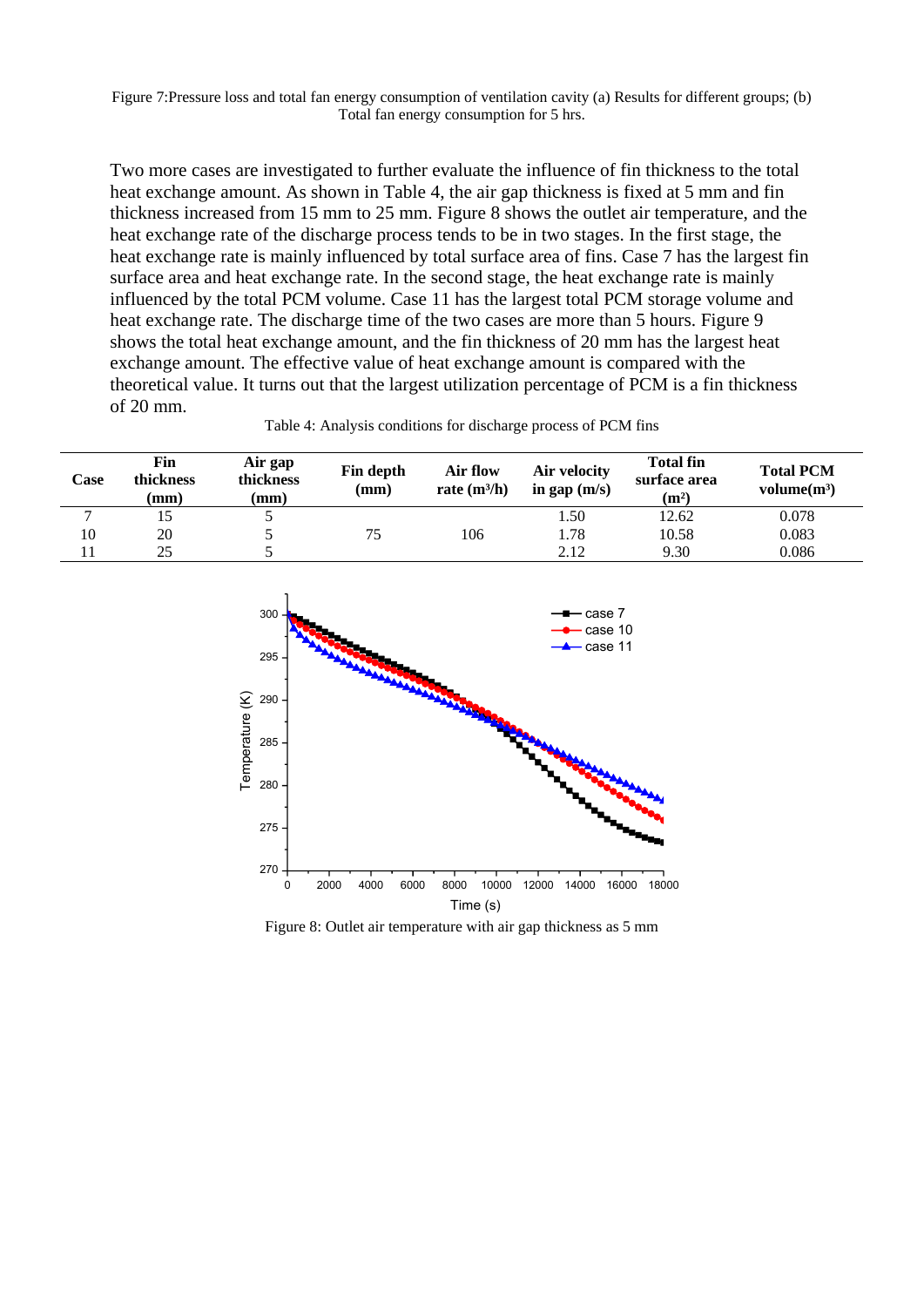

Figure 9: Total heat exchange amount between inlet air and PCM fins

## **4 CONCLUSION AND DISCUSSION**

This paper propositions a ventilated solar collector with fins containing Phase Change Material (PCM) in the air cavity. The discharge and charge process of PCM fins are analysed and the thermal performance of the PCM fins in the air cavity are investigated. The main conclusions are as listed below.

- 1. For the discharge process, the heat exchange rate is in proportion to the total fin surface area while total heat storage amount is in proportion to the total PCM volume. The larger the fin thickness, the more stable the outlet air temperature.
- 2. The heat exchange rate of discharge process tends to be in two stages. In the first stage, the heat exchange rate is mainly influenced by total surface area of fins. In the second stage, the heat exchange rate is mainly influenced by the total PCM volume. A greater fin thickness and a smaller air gap thickness are good for the increase of total heat exchange amount of PCM fins during the discharge process.
- 3. Considering the discharge time, cases 5-9 cannot be fully discharged in 5 hours while case 4 has a high total heat exchange amount and a relatively short discharge time, which makes 10 mm fin thickness and 5 mm air gap thickness the optimized size of a PCM fin device.
- 4. However, when increasing the fin thickness and air gap thickness fixed at 5 mm, the total heat exchange amount does not continue the increase trend. The fin thickness of 20 mm has the largest heat exchange amount and the largest utilization percentage.
- 5. Pressure drop and energy consumption results show that mechanical ventilation should be considered when the air gap thickness is 5 mm. For other cases nature ventilation would be sufficient.

There is more work to be done for the system. Firstly, the inlet air temperature should be taken directly from outdoor environment. Thus the real outdoor environment should be taken into account for the further simulation work. What is more, the charge and discharge process should be investigated consecutively to get an overall evaluation of the thermal behaviour of the device. Last but not least, the system should be installed into a building site to further study the effect of the thermal behaviour of indoor environment and control strategies during different seasons.